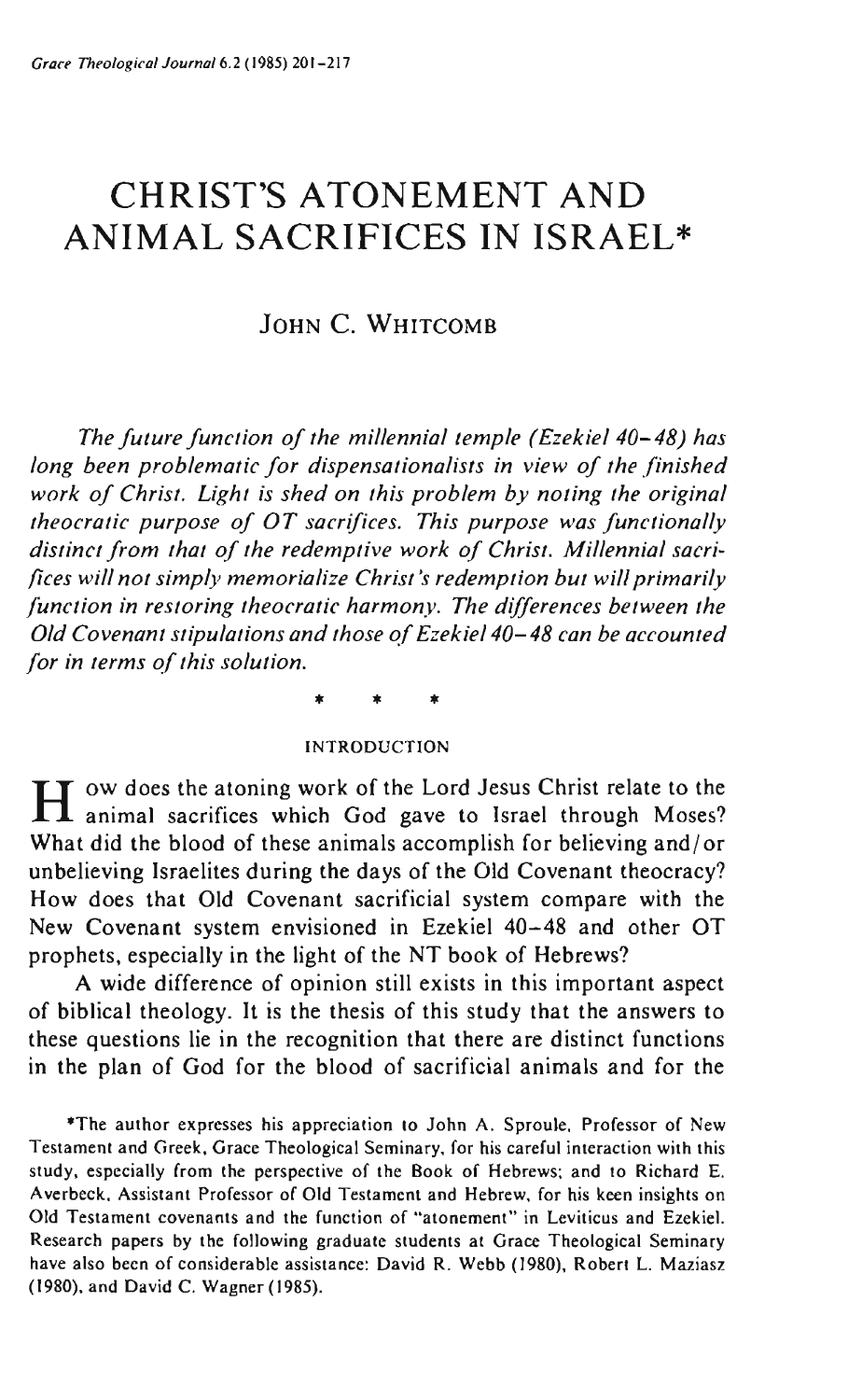precious blood of Jesus Christ. This distinction is especially significant for understanding the reinstatement of animal sacrifices in the future millennial kingdom of Christ.

#### THE CHURCH AND THE MOSAIC COVENANT

The atoning work of Jesus Christ is infinite in value, and is therefore eternally sufficient and efficacious for those who put their trust in him. This truth is clearly and repeatedly taught in the NT and is therefore fundamental to the Christian faith. The book of Hebrews especially emphasizes the contrast between the substitutionary work of Christ and the blood of bulls and goats in the Mosaic/ Levitical/ Aaronic system of the Old Covenant. The following statements make this clear: "the Law made nothing perfect" (7:19); "both gifts and sacrifices are offered which cannot make the worshipper perfect in conscience" (9:9); "the Law ... can never by the same sacrifices year by year ... make perfect those who draw near" (10:1); "it is impossible for the blood of bulls and goats to take away sins" (10:4); "[animal] sacrifices  $\ldots$  can never take away sin" (10:11); "where there is forgiveness of these things, there is no longer any offering for sin" (10:18). Thus, the New Covenant, in which the NT Church has its soteriological foundations (Heb 8:6-13; cf. Luke 22:20; I Cor 11:25; 2 Cor 3:6; Heb 12:24), is infinitely superior to the Old Covenant of Moses, which was indeed "only a shadow of the good things to come" (Heb 10: I).' .

Does this mean, then, that Israel, the chosen theocratic nation, with its unconditional Abrahamic Covenant guarantee of a land (Gen 12:1; 13:14-17; 15:18-21; Deut 30:5) and divine blessing (Gen 12:2-3) has been forever set aside nationally in favor of the Church?<sup>2</sup> This has

**lef. Homer A. Kent, Jr.,** *The Epistle to the Hebrews: A Commentary* **(Winona**  Lake. IN: BMH. 1972) 155-60.

<sup>2</sup>The Abrahamic Covenant was unconditional only in the sense that God's sovereign **grace guaranteed the ultimate spiritual salvation of Israel as a nation and great spiritual blessings to the nations through Abraham's uhimate Seed. It did** *not* **guarantee the regeneration of all his physical descendants. "An unconditional covenant ... may have blessings attached to that covenant that are conditioned upon the response of the recipient of the covenant ... but these conditioned blessings do not change the unconditional character of that covenant" (J. Dwight Pentecost,** *Things to Come* **[Grand**  Rapids: Zondervan, 1964] 68). Cf. Charles C. Ryrie, *The Basis of Premillennial Faith*  (New York: Loizeaux, 1953) 48-75. The Abrahamic/New Covenant and the Mosaic **Covenant are not in contradiction with each other. God promised, "I wi]) put My**  law within them, and on their heart I will write it" (Jer 31:33; Rom 2:25-29; 8:3-4; **Heb 7:18-]9). The reappearance of** *some aspects* **of the Mosaic ritual during the Millennium wi]) not necessarily, therefore, be a contradiction to the dynamics of the New Covenant. This seems to harmonize with Jesus' statement in the Upper Room:"1 have earnestly desired to eat this Passover with you before 1 suffer; for 1 say unto you,**  I shall never again eat it until it is fulfilled in the kingdom of God" (Luke 22: 15-16).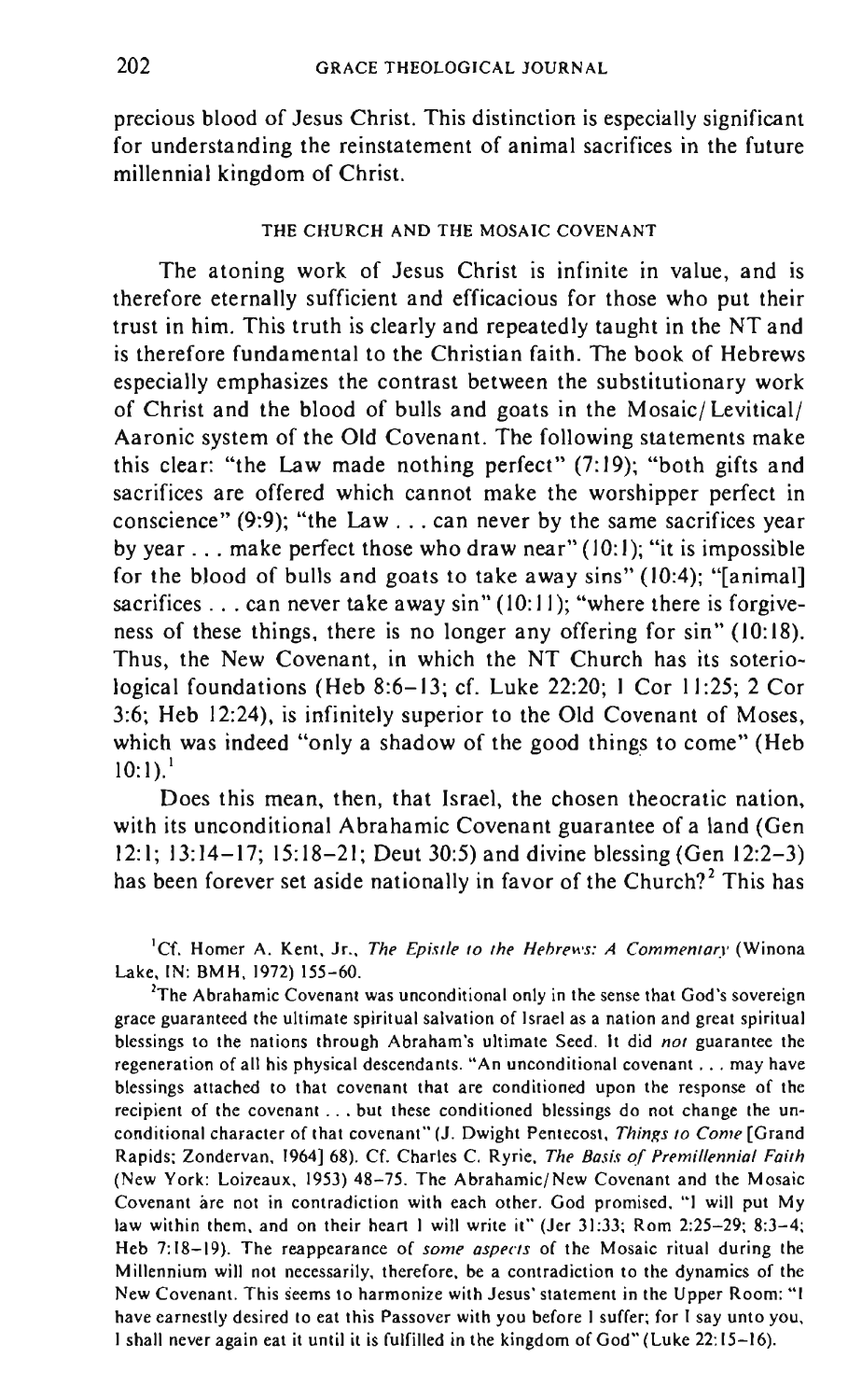indeed been the conclusion of many Christian theologians from the days of the church fathers down to modern times. Israel as a national entity is seen as apostate and therefore broken off forever as a distinct nation in the program of God.

#### THE NEW COVENANT

However, the NT, including the book of Hebrews, does not teach that Israel has been forever set aside. It *does* teach the end of the Old Covenant given by God to Israel through Moses. Yet it does *not* reject the Abrahamic Covenant (which the New Covenant of Jeremiah 31 further elaborates). During the period from the death of Christ and the Day of Pentecost to the destruction of the Temple and the Jewish sacrificial system by Roman armies in A.D. 70, Jewish Christians were strongly pressured by their "kinsmen according to the flesh" to abandon the distinctive freedoms they found in the Christian gospel and to turn to a supposedly Mosaic legalistic belief (cf. Acts 15; Galatians 3). It was to such Christian believers that the author of Hebrews emphasized the shadowy insufficiency and temporary nature of the Mosaic covenant. He was not addressing Old Covenant national Israel, as were Jeremiah and Ezekiel, but professing members of the true Church<sup>3</sup>

The contrast in Hebrews, then, is not between the Church and Israel under the New Covenant, or between the spiritual sacrifices offered by the Church (Heb 13:15) and the animal sacrifices which Israel will someday offer under the New Covenant. It is rather between the shadowy, insufficient nature of the Old Covenant and the sufficient, permanent nature of the New Covenant.<sup>4</sup> The Church participates soteriologically in the New Covenant which was originally revealed by God through Jeremiah and Ezekiel with reference to a repentant Israel in the coming Kingdom age (Jer 31 :33-34; Ezek II: 19-20; 36:25-28). The sufficiency of the New Covenant is guaranteed in the spiritual regeneration of all its participants.'

# ROMANS II AND ISRAEL'S NATIONAL REGENERATION

The Church was graciously placed into a New Covenant relationship with God, but it did not thereby replace national Israel. This is explained in Rom  $1! \cdot 11-32$ . During the present age, national/theocratic

<sup>3</sup>Cf. Kent, *Hebrews*, 158-59: "the author [of Hebrews] is writing to Christians **when he mentions the new covenant. It is granted that they are Jewish Christians, but the fact remains that they are Christians .** .. **. There is one new covenant to be fulfilled**  eschatologically with Israel, but participated in soteriologically by the church today."

<sup>4</sup> New Covenant" *translates διαθήκης καίνης in Heb 8:8*; 9:15; and διαθήκης νέας in 1:24.

'Kent, *Hebrews, 153.*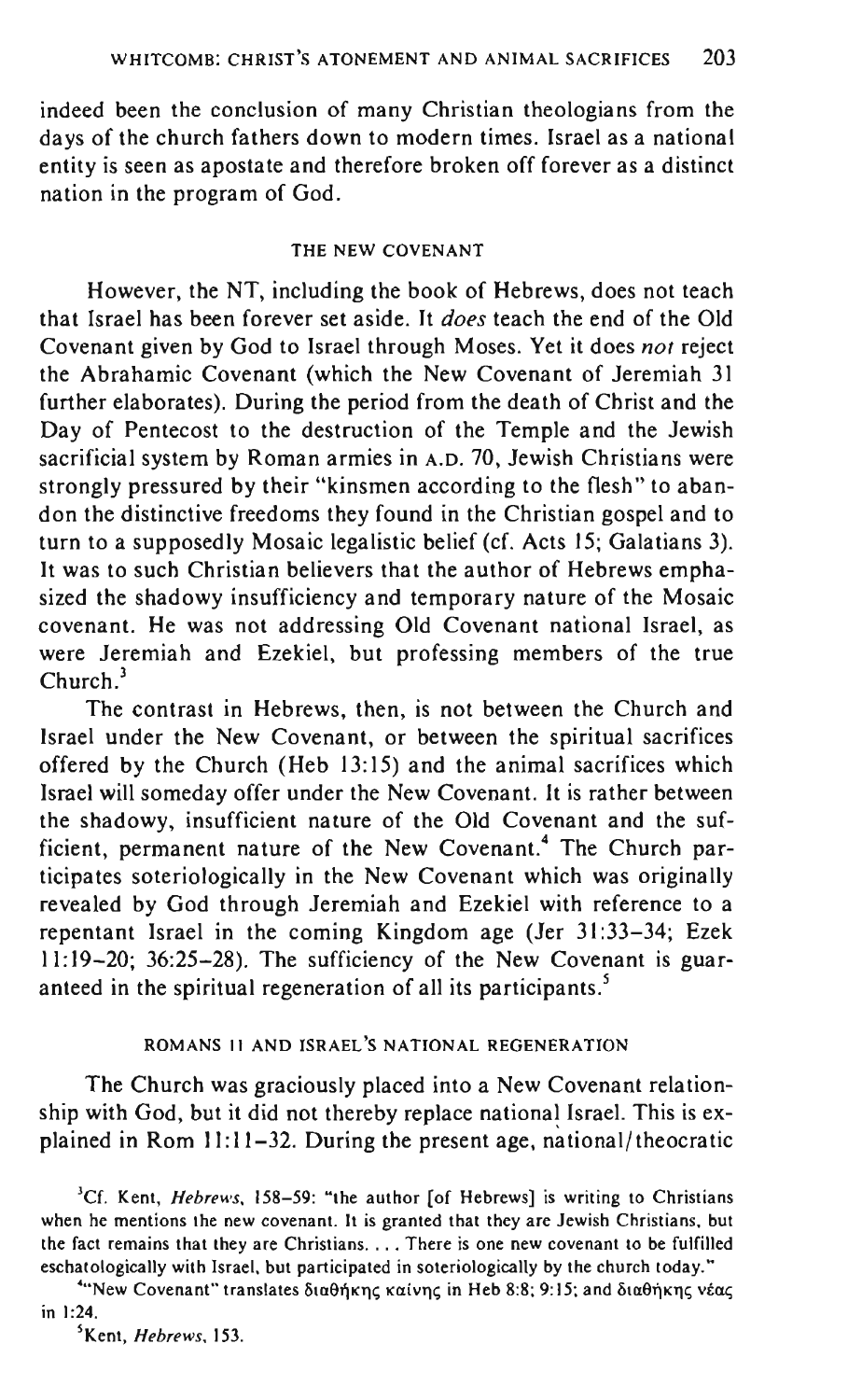Israel has indeed been "rejected" (11: 15) and "broken off" (11: 17-22) because of "transgression," "failure," and "unbelief" (11:11, 12, 23). But that is by no means the end of Israel as a nation, for "Israel did not stumble so as to fall"  $(11:11)$ . Some day, in fact, it will experience divine "fulfillment"  $(11:12)$  and "acceptance"  $(11:15)$ . Indeed, "God is able to graft them in again  $\ldots$  if they do not continue in their unbelief  $\sqrt[n]{(11.23)}$ . This will, in a sense, be "easier" for God to accomplish for them as "natural branches" than it was for God to graft Gentiles in "contrary to nature" (11:24), for Israel will be grafted back into the "rich root" (11:17) of "their own olive tree" (11:24; cf. John 4:22, "salvation is from the Jews"). This refers to God's New Covenant provision for Israel which was revealed through Jeremiah and Ezekiel and rooted in the Abrahamic Covenant (cf. Rom 4:11-17, "the faith of Abraham, who is the father of us all"). The fact that the church participates in the soteriological benefits of the Abrahamic and New Covenants (cf. Eph 2:12-13) is a major factor which demonstrates continuity between Israel and the Church. But it hardly demonstrates that the Church has supplanted Israel in God's program.<sup>6</sup> Indeed, "the gifts and the calling of God" are "irrevocable" (Rom **II** :29). Likewise, the Christian can be assured of his eternal salvation in Christ (cf. Rom 8:28-39; Phil 1:6) only because God keeps his covenant promises.

#### ISRAEL AND THE NEW COVENANT

The New Covenant, originally promised to Israel as a nation (Gen. 12:1-3; Jer 31:33-34), now provides the Church with the infinite and eternal benefits of the substitutionary blood of Christ. But what did the New Covenant originally involve? It involved God's provision for a new heart through the Holy Spirit (i.e., regeneration; cf. Ezek 36:26-27) for the entire nation of Israel; the restoration of this

'c. E. B. Cranfield *(A Critical and Exegetical Commentary on the Epistle to the Romans* [2 vols.: ICC; Edinburgh: T. & T. Clark, 1975]2.448. for example, concludes **that "it is only where the Church persists in refusing to learn this message [of Romans**  9-11) ... that it is unable to believe in God's mercy for still unbelieving Israel, and so **entertains the ugly and unscriptural notion that God has cast off His people Israel and**  simply replaced it with the Christian Church. These three chapters emphatically forbid us to speak of the Church as having once and for all taken the place of the Jewish people."Then he adds in a footnote, "And I confess with shame to having also myself **used in print on more than one occasion this language of the replacement of Israel by**  the Church." Cf. his more recent *Romans: A Shorter Commentary* (Grand Rapids: Eerdmans. 1985) 215, 273. See also John Murray, *The Epistle to the Romans* (NICNT; 2 vols.; Grand Rapids: Eerdmans, 1964) 2. 98; and Arnold A. Van Ruler, *The Christian Church and the Old Testament* (Grand Rapids: Eerdmans, 1971) 45, 55, 57, 75-98 **(extensively quoted in Earl D. Radmacher. "The Current Status of Dispensationalism and Its Eschatology" in K. S. Kantzer and S. N. Gundry, eds.,** *Perspectives on Evan*gelical Theology [Grand Rapids: Baker, 1979] 172-74).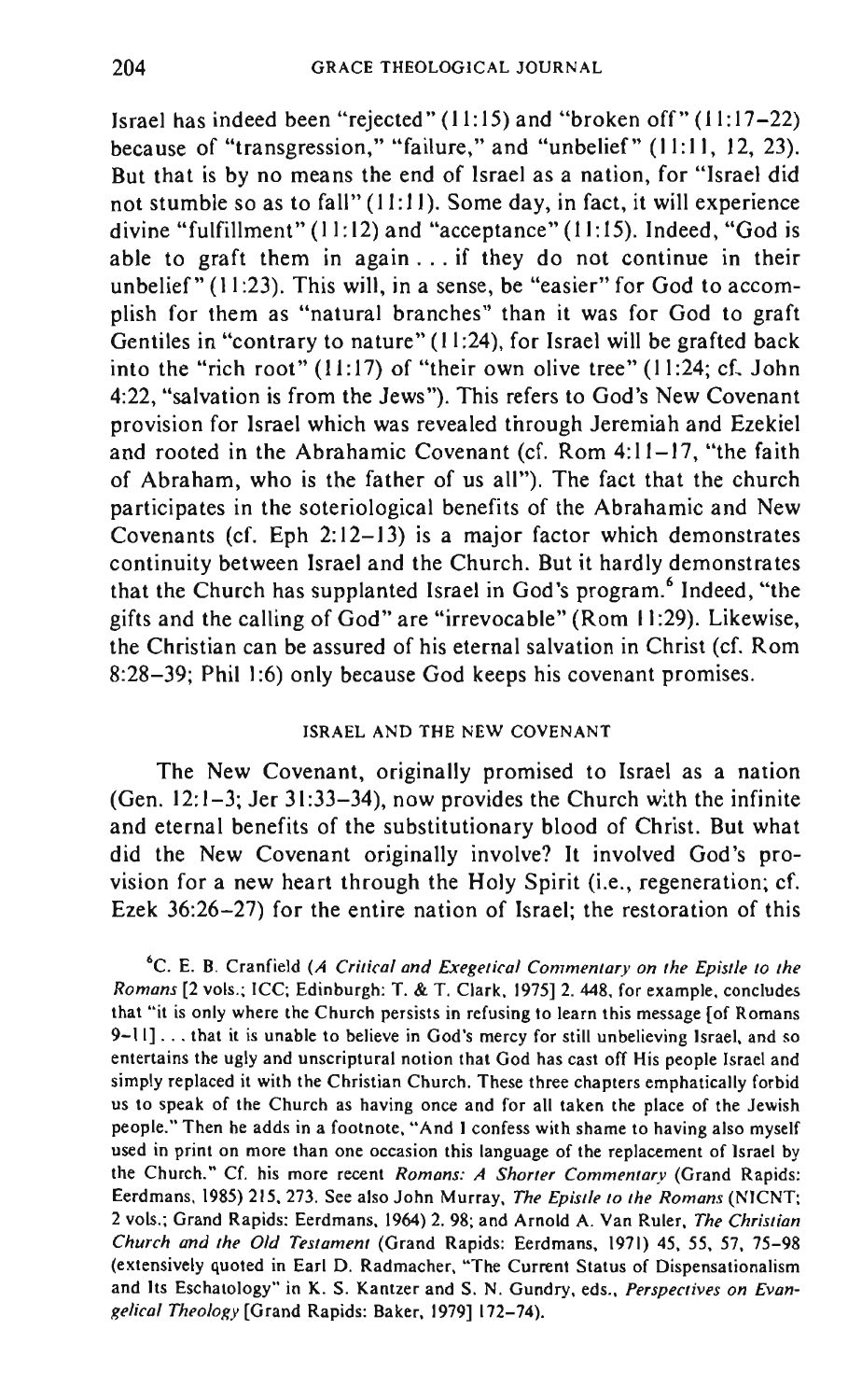regenerated nation to its ancestral land (Ezek 36:28-previously guaranteed by the Abrahamic Covenant, and not annulled by the Mosaic Covenant [Gal 3: 17]); and a dynamic, functioning theocracy of twelve tribes gathered around a great new city and temple (Ezekiel 40-48; cf. Joel 3:18; Dan 9:24; Hag 2:7, 9; and Zech 14:16-21). Indeed, eight centuries before the New Covenant was described in detail by Jeremiah and Ezekiel, Moses, the human spokesman for the Old Covenant, foresaw the basic provision of the New Covenant, namely a national restoration of Israel to her promised land by God's sovereign grace through regeneration of the heart (Deut 30: 1-14).

Remarkably, even the ultimate passing away of the Aaronic high priesthood for Israel was indicated at an early stage in the progress of revelation when God announced through David concerning his greater son, a non-Levite, "Thou art a priest forever according to the order of Melchizedek" (Psa 110:4; cf. Hebrews 7). When the New Covenant is fulfilled for Israel, therefore, her high priest wiII be none other than her Messiah, and not a descendant of Aaron. This is a fact of tremendous importance in the light of Ezekiel 40-48, which conspicuously omits any reference to a Zadokian *high* priest (cf. Ezek 40:46 which states that only the descendants of Zadok out of the descendants of Aaron would minister before Yahweh), and the book of Hebrews, which identifies Jesus Christ as the permanent High Priest of God's people.

A century before Jeremiah and Ezekiel, the prophet Isaiah also foresaw this New Covenant system, even though he did not use the technical term. In the deepening gloom of national apostasy under Ahaz and even godly king Hezekiah, the prince of writing prophets spoke of "an everlasting covenant" which God would make with Israel "according to the faithful mercies shown to David" (55:3; cf. 61:8). That this anticipated the New Covenant is confirmed by the fact that a national forgiveness of sin is included (59:20-21, cf. 27:9; Rom **11:26-** 27). Isaiah not only foresaw God's New Covenant with Israel, but also a temple in the holy land (2:2-3; 56:3; 60: 13). Here animal sacrifices would be offered on its altar by Egyptians (19:21) and Arabians from Kedar and Nebaioth (60:7), through "priests and Levites" (66:21), so that "foreigners who join themselves to the Lord ... even these I will bring to My holy mountain and make them joyful in my house of prayer. Their burnt offerings and their sacrifices will be acceptable on My altar" (56:6-7; cf. 66:19-20).

To Hosea, Isaiah's contemporary prophet in the northern kingdom, the wonders of this great New Covenant were also revealed (Hos 2: 14-23). Hosea implied that after "many days" during which the nation would be "without king or prince," animal "sacrifices" would be resumed "in the last days"  $(3:4-5)$ .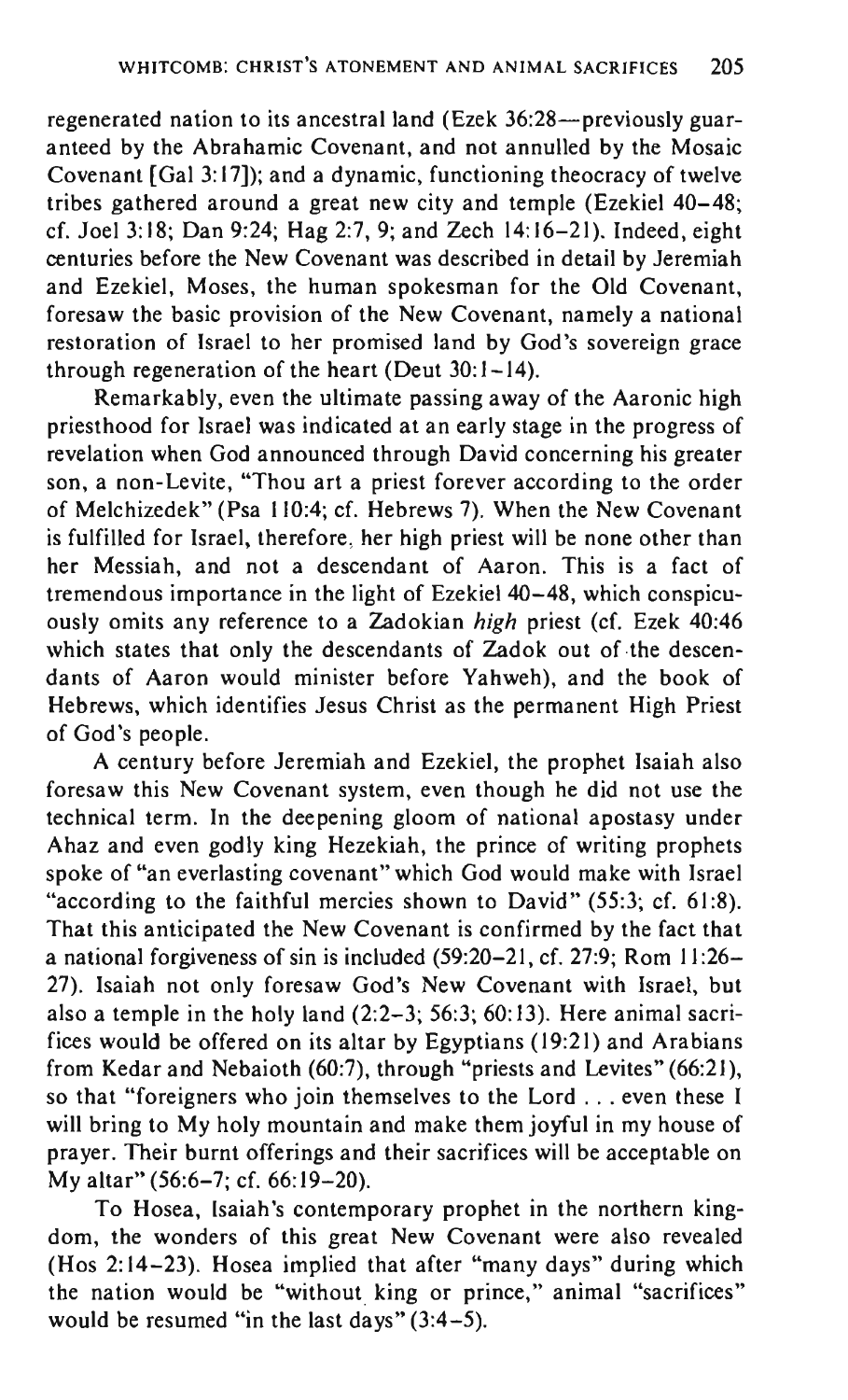Jeremiah lived to see the final collapse of the politically independent theocracy of Israel (609-586 B.C.). To him the expression "a new covenant" was first revealed. This New Covenant included the offering of animals upon the altar of a temple in the holy land. Looking back to the Davidic Covenant (which was one aspect of the Abrahamic Covenant), the God of Israel announced: "I will cause a righteous Branch of David to spring forth.... David shall never lack a man to sit on the throne of the house of Israel" (33:15. 17; cf. vv 21, 22, 26). Then he added these significant words: "and the Levitical priests shall never lack a man before me" (33: 18; cf. vv 21, 22). Thus, Jeremiah, in stating the total demise of the temporary Old Covenant (31 :32), and in anticipating the national regeneration provided in the permanent New Covenant (31:31-34; 32:38-40; 33:6-13; 50:5), included animal sacrifices offered by Levitical priests as permanent aspects of this New Covenant for national Israel.

Ezekiel was the third major prophet who spoke of Israel's everlasting covenant of peace, designated in 16:60-63; 20:37; 34:25; 37:21- 28; and described soteriologically in 11:19-20 and 36:25-28. Included in this covenant was provision for "My sanctuary in their midst forever" (37:26, 28). In amazing detail, this sanctuary or temple is described in chapters 40-48 with regard to (I) the precise dimensions and arrangements of its courts, gates, chambers and furnishings  $(40:5-43:27)$ ; (2) its officials, including the mortal prince  $(44:3; 45:7)$ 16,22; 46:2-18) and the Levitical descendants of Zadok (who replaced Abiathar as David's faithful high priest) who would serve as priests (40:46; 43:19; 44:10-31; 46:20-24; 48:11); (3) the different types and characteristics and purposes of its animal sacrifices (40:38-43; 42:13; 43:18-27; 45:15-25; 46:2-15; 46:20-24; cf. 20:40); and (4) the boundaries and dimensions of the tribal territories surrounding the city and the temple with its life-giving river (47:1-48:35).

Other prophets who spoke of the future temple were Joel  $(3:18)$ , Micah  $(4:1-5)$ , Daniel  $(9:24)$ , and Haggai  $(2:7, 9)$ . Zechariah foresaw the strict enforcement of the Feast of Tabernacles among all Gentile nations (14:16-19; cf. Ezek 45:25). Zechariah also anticipated, in connection with the fulfillment of the New Covenant (9:11; 13:1), that "all who sacrifice will come and take [every cooking pot in Jerusalem] and boil in them" (14:21).

#### THE CHURCH AND THE NEW COVENANT

How should Christian participants in the New Covenant view these prophetic utterances concerning a restoration of national Israel to its land, complete with temple, Zadokian priests, and animal sacrifices, especially in the light of the emphatic pronouncements of the book of Hebrews? Liberal and Neo-orthodox theologians dismiss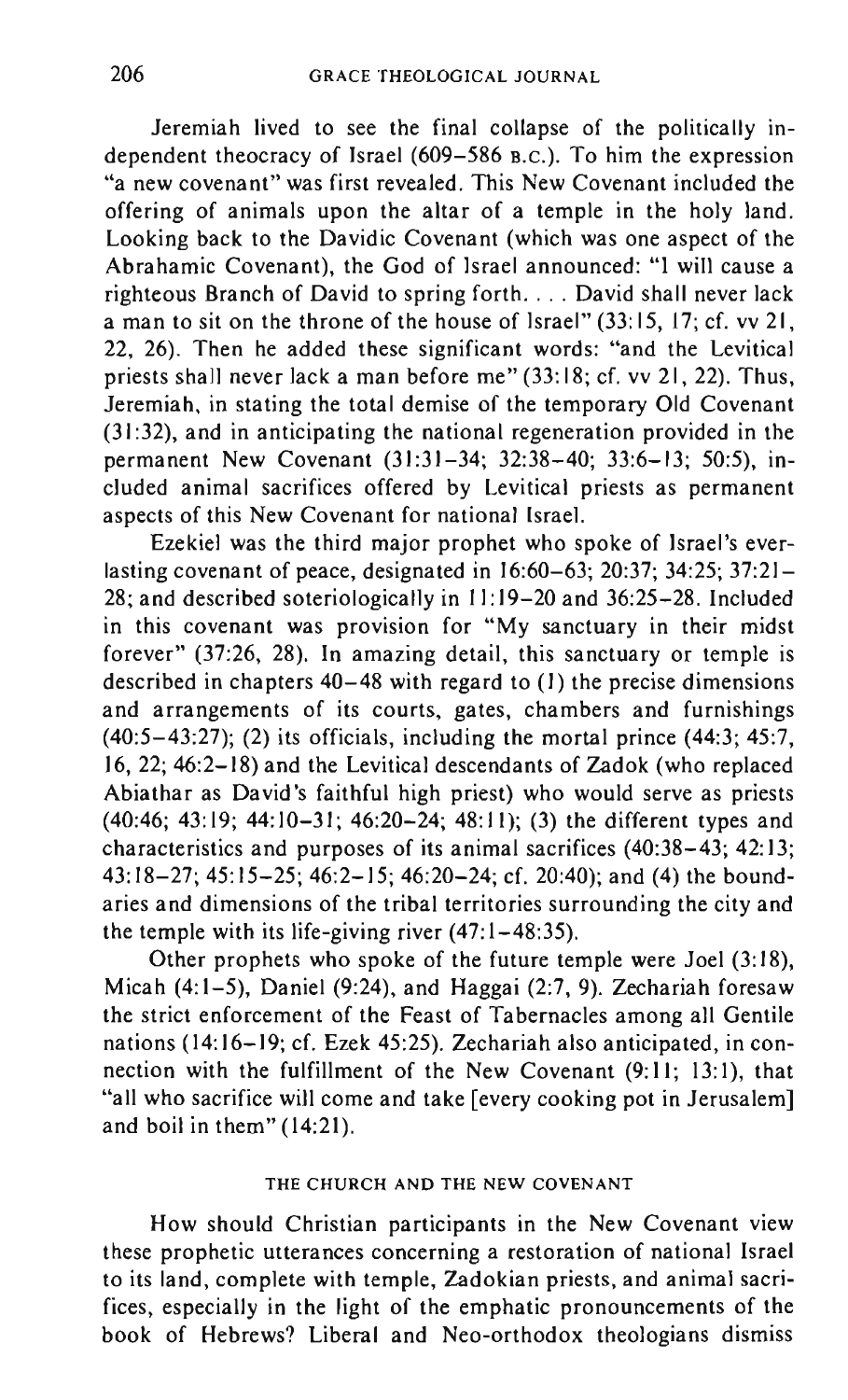Ezekiel's temple vision as an apocalyptic dream,' or a tentative plan for the second temple which the returning exiles never adopted.<sup>8</sup> Most conservative commentators assume that the covenants of God with Israel are being fulfilled in the Church $\alpha$ <sup>9</sup> and/or refer somehow to the eternal state.<sup>10</sup> Even some premillennialists, finding it difficult to reconcile animal sacrifices in the millennium with the book of Hebrews, conclude that Israel's new covenant will indeed eventuate in national conversion and divine blessing in Palestine for a thousand years, but without a temple, priests, and sacrifices.<sup>11</sup>

Keenly sensitive to the tensions and problems involved in this theological controversy, the dispensationalist John F. Walvoord suggests that "the literalness of the future temple and its sacrificial system

'Cf. Moshe Greenberg, "The Design and Themes of Ezekiel's Program of Restoration," *Inl* 38 (1984) 181-208; John W. Wevers, *Ezekiel (The New Centun" Bible Commenlary;* Grand Rapids: Eerdmans, 1969) 207; and Jon Douglas Levenson, *Theology of Ihe Program ()f ReSlOralion ()f Ezekiel 40-48* (Missoula, MT: Scholars, 1976) 161-63. Surprisingly, this position is also advocated by John B. Taylor, *Ezekiel: An Inlroduclion and Commentary* (London: Tyndale, 1969) 253.

<sup>8</sup>**Among those who have held this view are Eichhorn, Dathe, Herder, Doederlein, and HltZlg. I"hese are cited in Patrick Fairbairn,** *An Exposition of Ezekiel* (Evansville, IN: Sovereign Grace, reprint 1960) 433.

<sup>9</sup>Cf. Fairbairn. *Ezekiel,* 435: "from the Fathers downward this has been the prevailing view in the Christian Church." See also Andrew W. Blackwood, Jr., *Ezekiel: Prophecy of Hope* (Grand Rapids: Baker, 1965) 235. 270. Typical of Blackwood's **dubious hermeneutics is his discussion of the centrality of the altar in Ezek 40: 17: ""Many Protestants today are carefully ignoring God's message to us through Ezekiel's placement of the altar. ... Today in the beautiful new Roman Catholic churches that are being constructed the sacramental table is brought away from the wall; so that the**  congregation, insofar as it is physically possible, surrounds the table. Ezekiel certainly is telling us that church architecture should be an expression of theology" (pp. 240-41).

IOCf. Anthony A. Hoekema, *The Bible and Ihe Fwure* (Grand Rapids: Eerdmans, 1979) 20.5-6; H. L. Ellison, *Ezekiel: The Man and His Message* (Grand Rapids: Eerdmans, 1956) 137-44: and C. F. Keil, *Commenrary on Ihe Old Teslamenl* (10 vols.; Grand Rapids: Zondervan, reprint n.d.) 9.417. For a list of contrasts between Ezekiel 40-48 and Revelation 21-22, cf. Ralph Alexander, *Ezekiel* (Chicago: Moody, 1976) 130-32.

**lief. Increase Mather,** *The My stery of Israel's Salvation,* **vol. 22 in** *A Library of American Puritan Writings,* ed. Sacvan Bercovitch (New York: AMS, 1983) 113-14; George N. H. Peters, *The Theocralic Kingdom* (Grand Rapids: Kregel, reprint 1952) 3.83-91; H. A. Ironside, *Ezekiellhe Prophet* (New York: Loizeaux. 1949) 284-90; and J. Sidlow Baxter, *Explore Ihe Book* (Grand Rapids: Zondervan, 1960) 4. 32. Erich Sauer' *(From Eternity* 10 *Eternity* [Grand Rapids: Eerdmans, 1954] 181) has provided a wholesome perspective on the basic hermeneutical issue: "Either the prophet himself **was mistaken in his expectation of a coming temple service, and the prophecy in the**  sense in which he himself meant it will never be fulfilled; *or* God , in the time of the Messiah, will fulfill literally these prophecies of the temple according to their intended **literal meaning. There is no other choice possible." For an excellent analysis of the**  current tensions. see David L. Turner, "The Continuity of Scripture and Eschatology: Key Hermeneutical Issues" in this issue of *GTJ.*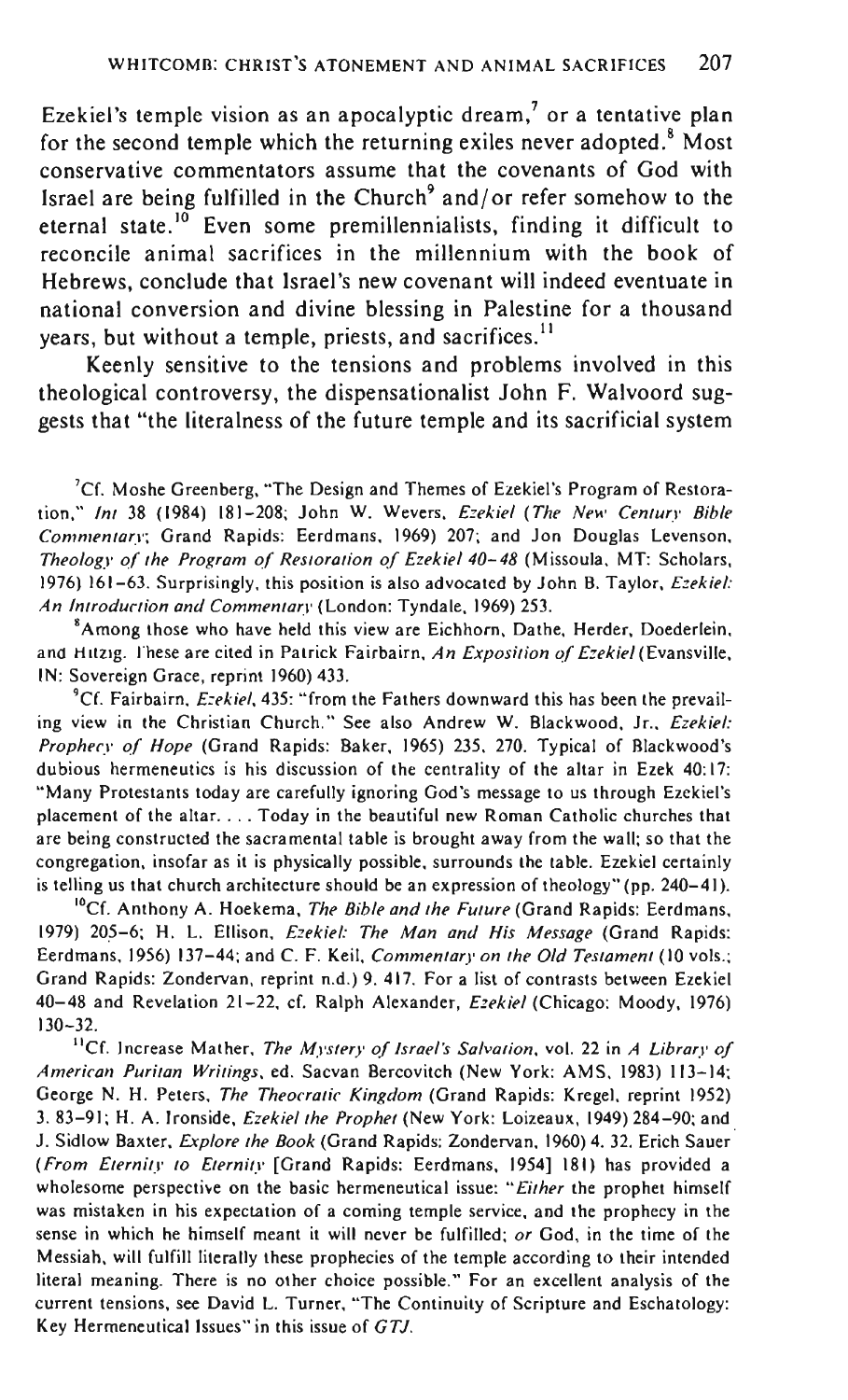is not inseparable from the premillennial concept of the millennium and, though in keeping with the general principles of literal interpretation, is not the *sine qua non* of millenniallism." He significantly concludes, however, that "the most thoroughgoing students of premillennialism who evince understanding of the relation of literal interpretation to premillenmal doctrine usually embrace the concept of a literal temple and literal sacrifices. $n^{12}$  Without doubt, the large majority of dispensational premillennialists do interpret the Zadokian priesthood and animal sacrifices of the millennial age literally. They also attempt to modify the supposed clash between the OT prophecies of the New Covenant and the book of Hebrews by viewing these animal sacrifices strictly as memorials of the death of Christ, like the Church eucharist of the bread and cup.13 Such an approach may be questioned, however.

The key to the entire problem may be found in answers to three questions. (I) What was the true function of animal sacrifices in the Old Covenant? (2) What is the significance of the fundamental differences between Ezekiel's picture of the New Covenant system of worship and the Old Covenant system of worship? (3) Would a worship system involving animal sacrifices necessarily represent a great step backward for New Covenant Israel during the Kingdom Age?

#### THE TRUE FUNCTION OF ANIMAL SACRIFICES

In answer to the first question, animal sacrifices could never remove spiritual guilt from the offerer. The book of Hebrews is very clear about that (10:4, II). But it is equally erroneous to say that the sacrifices were mere teaching symbols given by God to Israel to prepare them for Messiah and his infinite atonement. Such a view is contradicted by precise statements in Exodus and Leviticus.<sup>14</sup> From

12John F. Walvoord, *The Millennial Kingdom* (Findlay, OH: Dunham, 1959) 315; cf. p. 311.

**BCf. Walvoord,** *The Millennial Kingdom,* **312. Progressive revelation requires that millennial believers (who will constitute a decreasing proportion of the world's population as the Kingdom age continues) will be reminded of the sacrifice of the Lamb of**  God when they behold the shedding of animal blood at the Temple altar. Cf. Arno C. Gaebelein, *The Prophet Ezekiel* (New York: Our Hope, 1918) 311-13. However, that **will not be their** *sole* **purpose and function.** 

**I4-Cf. John S. Feinberg, "Salvation in the Old Testament," in** *Tradition and Testament: Essays in Honor of Charles Lee Feinberg,* **John S. and Paul D. Feinberg.**  eds. (Chicago: Moody, 1981) 70. Cf. Charles C. Ryrie, *Dispensalionalism Today*  (Chicago: Moody, 1965) 127-31. Ryrie correctly concludes: "The basis of salvation is always the death of Christ; the means is always faith; the object is always God (though **man's understanding of God before and after the incarnation is obviously different); but the content of faith depends on the particular revelation God was pleased to give at**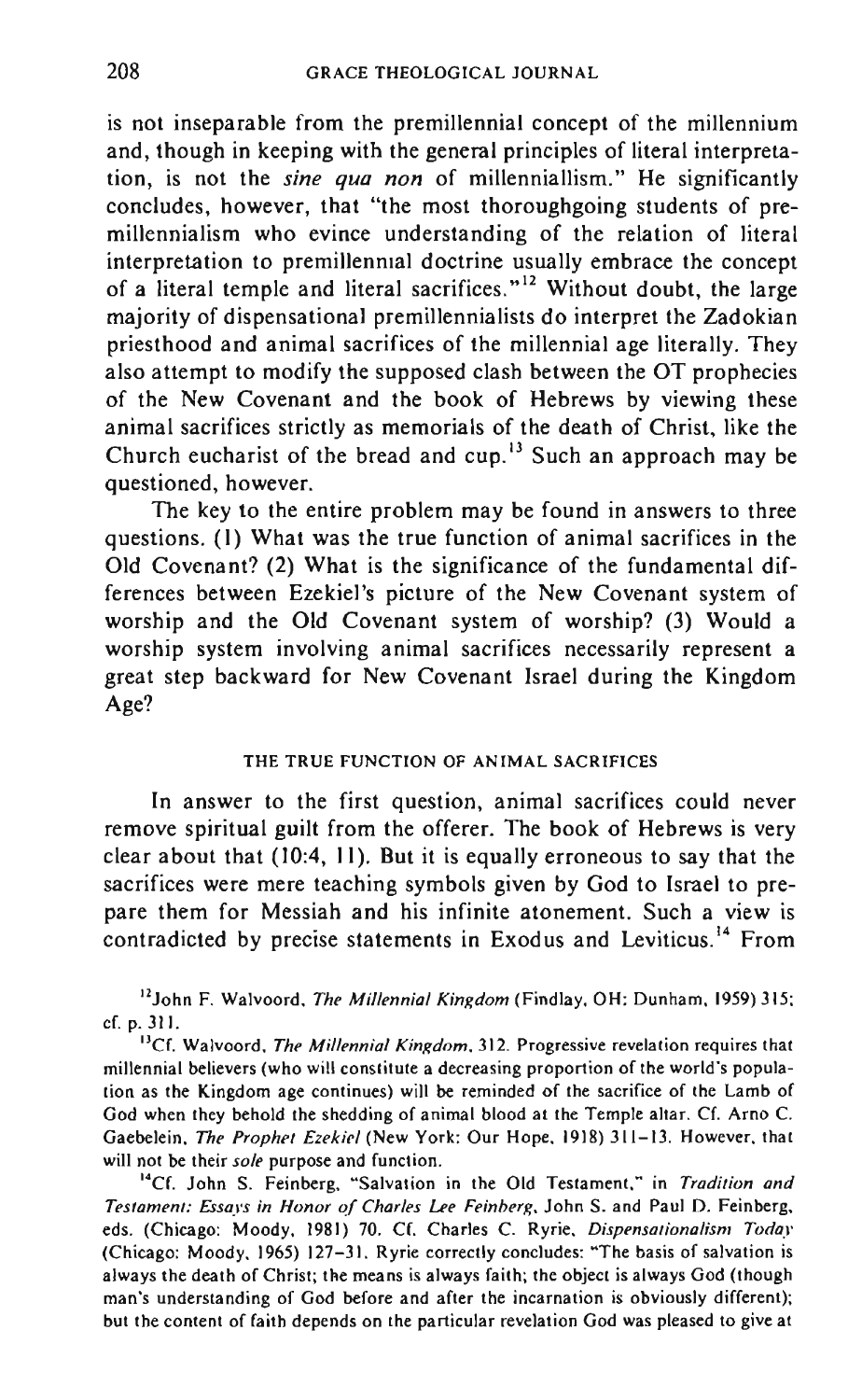God's perspective, this was surely a major purpose of animal sacrifices; but it could not have been their exclusive purpose from the perspective of Old Covenant Israelites.

The Scriptures tell us that something really did happen to the Israelite offerer when he came to the right altar with the appropriate sacrifice; and he was expected to know what would happen to him. What happened was temporal, finite, external, and legal-not eternal, infinite, internal, and soteriological. Nevertheless, what happened was personally and immediately significant, not simply symbolic and/ or prophetic. When an Israelite "unwittingly failed" to observe a particular ordinance of the Mosaic Law (in the weakness of his sin nature [Num 15:22-29], not "defiantly," in open rebellion against God himself  $\lceil \text{Num } 15:30-36 \rceil$ ,<sup>15</sup> he was actually "forgiven" through an "atonement" (a ritual cleansing; cf. Heb 9: 10, 13) made by the priest (Num 15:25-26).

But what was the precise nature of this "forgiveness" and this "atonement"? To say that it was exclusively a prophetic anticipation of Christ's atoning work does not do justice to the progress of revelation. 16 There simply is no biblical evidence that the knowledge-content of OT saving faith always and necessarily included a crucified Messiah. However, in God's eternal purpose, the death of his son has always been and always will be the final basis of spiritual salvation (Rom 3:25- 26). Saving faith before the Day of Pentecost (Acts 2) involved a heart response to whatever special revelation of God was available at that time in history (cf. Romans 4; Galatians 3; Hebrews II). Such Spirit-initiated faith produced a "circumcised heart" (Lev 26:41; Deut 10:16; 30:6; Jer 4:4; 9:25; Ezek 44:7, 9). No one was ever spiritually regenerated by works, not even by fulfilling legally prescribed sacrifices, offerings and other Mosaic requirements.<sup>17</sup>

**In** the covenant at Sinai, God provided a highly complex and rigid structure for his "kingdom of priests." Within that structure, national/ theocra tic transgressions would receive national/ theocratic forgiveness when appropriate sacrifices were offered to God through legitimate priests at the tabernacle/temple altar. This "forgiveness"

**a certain time. These are the distinctions which the dispensationalist recognizes, and they are distinctions necessitated by plain interpretation of revelation as it was given"**  (131).

<sup>&</sup>quot;Cr. Walter C. Kaiser, Jr., *Toward An Old Testament Theology* (Grand Rapids: Zondervan, 1978) 117-18.

<sup>&</sup>lt;sup>16</sup>Cf. John S. Feinberg, "Salvation in the Old Testament," 50, 51, 53, 55, 68. See also Ryrie, *Dispensationalism Today* 127-28: "Unquestionably the Old Testament does **ascribe efficacy to the sacrifices ..** .. **The bringing of sacrifices restored the offender to his forfeited position as a Jewish worshipper and restored his theocratic relationship."** 

**l1Feinberg, "'Salvation in the Old** Testament," 61.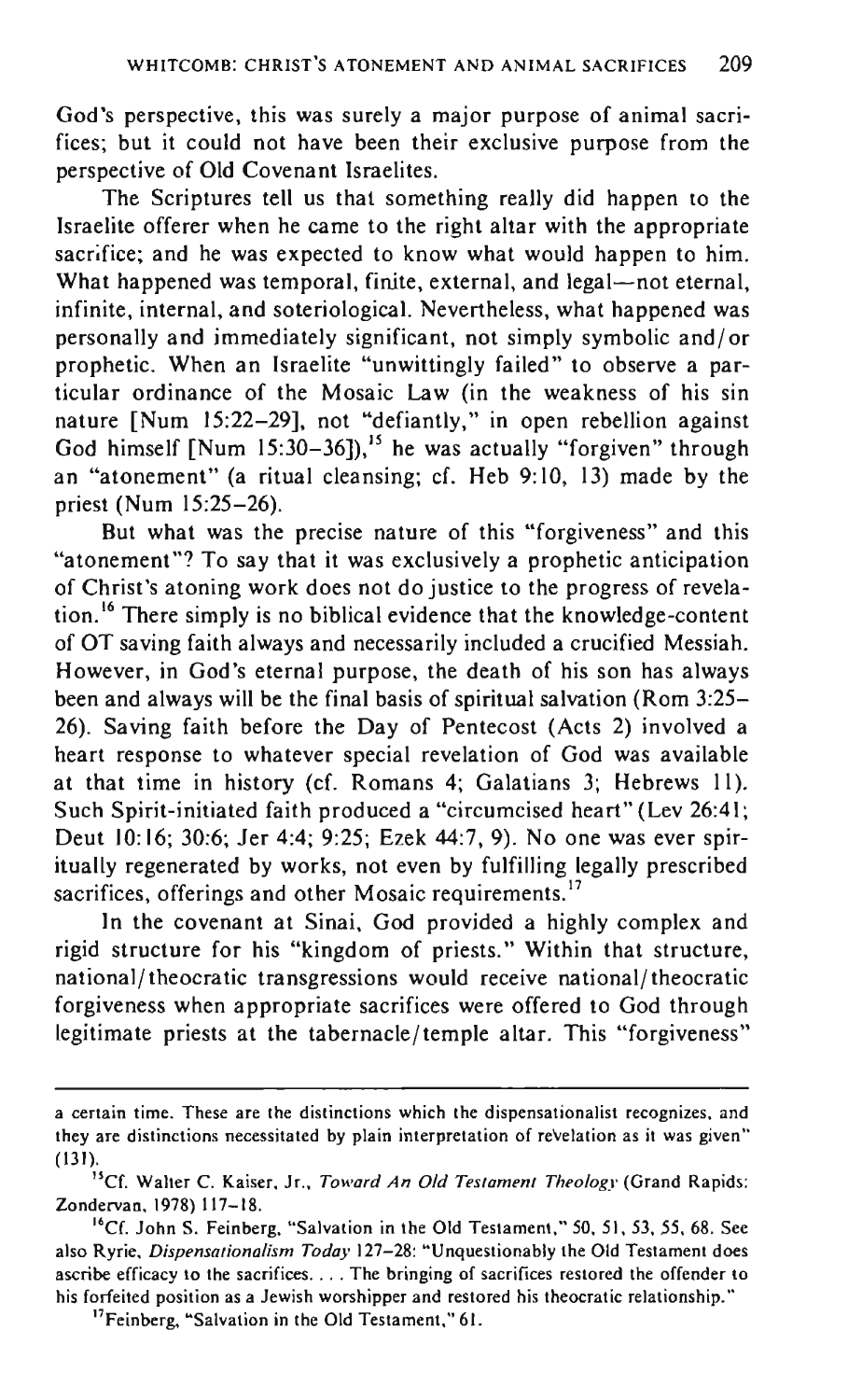was promised regardless of the spiritual state of either the offerer or the priest. However, such sacrificial blood could never cleanse the conscience or save the soul (Heb 10:1-2), so God repeatedly sent prophets to call his people to love and obey their God from the heart. Apart from such genuine faith, all the ceremonially "kosher" animals in the whole world would avail nothing in the spiritual realm (Ps  $50:7-$ 15; Isa 1:12-20; Amos 4:4-5; 5:20-27; Hos 5:6; Mic 6:6-8; Jer 6:20; 7:21-23). It was not to be either faith or sacrifices; rather, it was to be both faith and sacrifices (cf. Ps 51:19).

It was just as true then as it is today: "it is impossible for the blood of bulls and goats to take away sins" (Heb 10:4). But it was also true then, under the Old Covenant, that "the blood of bulls and goats ... sanctify for the cleansing of the flesh" (Heb 9: 13). **In** the words of F. F. Bruce,

the blood of slaughtered animals under the old order *did possess a certain efficacy,* but it was an outward efficacy for the removal of ceremonial pollution .... They could restore [the worshipper] to formal communion with God and with his fellow-worshippers .... Just how the blood of sacrificed animals or the ashes of a red heifer effected a ceremonial cleansing our author does not explain; it was sufficient for him, and no doubt for his readers, that *the Old Testament ascribed this efficacy to them."* 

This was the unique tension within the theocracy of Israel that many Christian theologians apparently do not comprehend.

Now what does all of this indicate with regard to animal sacrifices in the millennial Temple for Israel under the New Covenant? It indicates that future sacrifices will have nothing to do with eternal salvation which only comes through true faith in God. It also indicates that future animal sacrifices will be "efficacious" and "expiatory" only in terms of the strict provision for ceremonial (and thus temporal) forgiveness within the theocracy of Israel. Thus, animal sacrifices during the coming Kingdom age will not be primarily memorial (like the eucharist in church communion services), any more than sacrifices in the age of the Old Covenant were primarily prospective or prophetic in the understanding of the offerer.

I'F. F. Bruce, *The Epistle to the Hebrews* (NICNT; Grand Rapids: Eerdmans, 1964) 201, 204. Italics added. In a personal communication, Professor John A. Sproule noted that "to argue from the present tense of  $\frac{1}{4}$  of  $\frac{1}{4}$  **in Hebrews 9:13 that such things** (i.e., the blood of bulls and goats and the sprinkling of the ashes of a heifer) would still **sanctify defiled persons, as such ceremonies might still be carried out in Jewish sects at the time during which the author of Hebrews was writing, is unnecessary. The present tense (aspect) in New Testament Greek is much more flexible. The present tense**  (aYHl~El) **could be used here simply for dramatic effect or vividness."**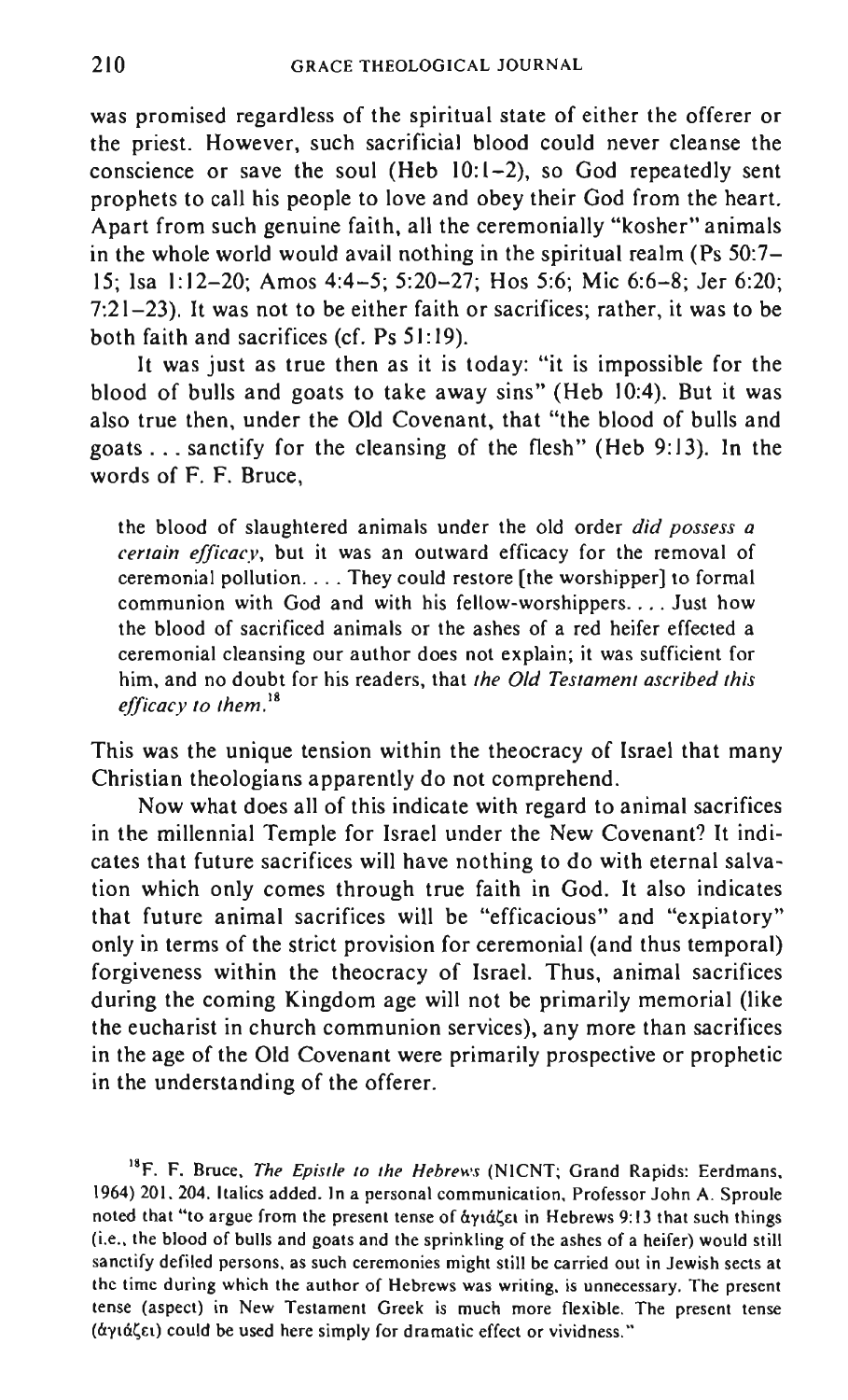It is at this point that premillennial theologians exhibit differences. A. C. Gaebelein expressed, perhaps, the majority opinion when he wrote: "While the sacrifices Israel brought once had a prospective meaning, the sacrifices brought in the millennial Temple have a retrospective meaning."" Ezekiel, however, does not say that animals will be offered for a "memorial" of Messiah's death. Rather, they will be for "atonement" (45:15, 17,20; cf. 43:20, 26).

The Hebrew word used to describe the purpose of these sacrifices in Ezekiel 45:15, 17, and 20 is the *piel* form of *kaphar ...* . But this is precisely the word used in the Pentateuchal description of the OT sacrifices to indicate their ... expiatory purpose (cf. Lev 6:30; 8:15; 16:6, II, 24, *30,* 32, 33, 34; Num 5:8; 15:28; 29;5). If the sacrifices mentioned in Ezekiel are to be understood literally, they must be expiatory, not memorial offerings.<sup>20</sup>

The distinction between ceremonial and spiritual atonement is by no means a minor one, for it is at the heart of the basic difference between the theocracy of Israel and the Church, the Body and Bride of Christ. It also provides a more consistent hermeneutical approach for dispensational premillennialism.

In his analysis of atonement in the OT, Richard E. Averbeck has shown that the Hebrew term כפר, used so frequently in Leviticus, does not mean "to cover," but rather "to appease, expiate, or cleanse."

Only Christ's sacrifice was of the kind that could form the basis for eternal and spiritual salvation (Heb 9:15). But this in no way refutes the ... efficacy in the Old Testament atonement sacrifices. Those sacrifices had to do with the covenant relationship between God and the nation of Israel. Eternal or spiritual salvation was not the issue. Therefore, the animal sacrifices of the Old Testament and the sacrifice of Christ in the New Testament were effective at their own respective [and totally different] levels.<sup>21</sup>

<sup>19</sup> Gaebelein, *The Prophet Ezekiel*, 312. For a listing and analysis of other 19th and early 20th century proponents of literal sacrifices in the Millennium (e.g., Adolph Saphir, William Kelly, Nathanael West, W. Haslam, Burlington B. Wade, John Fry, and H. Bonar), cf. John L. Mitchell, "The Question of Millennial Sacrifices." *BSac*  110:439 (1953) 248-67. George N. H. Peters *(The Theocratic Kingdom.* 3. 83. 88) also mentions D. N. Lord, Tyso. Shimeall. Begg. Baumgarten (in Herzog's *Encyclopedia,*  "Ezekiel"), Auberlen, Hofman, and Volch.

2°Hoekema. *The Bible and the Future,* 204, n. 16.

<sup>21</sup>Richard E. Averbeck, "An Exegetical Study of Leviticus 1:4 With a Discussion of the Nature of Old Testament Atonement." (unpublished M.Div. thesis; Winona Lake, IN: Grace Theological Seminary. 1977) 68. Personal communication with Averbeck in February, 1985, indicated several modifications in his thesis which are reflected in the present study. He prefers the term "quasi-physical" to describe OT sacrifice and ritual, his understanding being bound up in a thorough rethinking of the Levitical system as to its perspectives, details, and theological implications.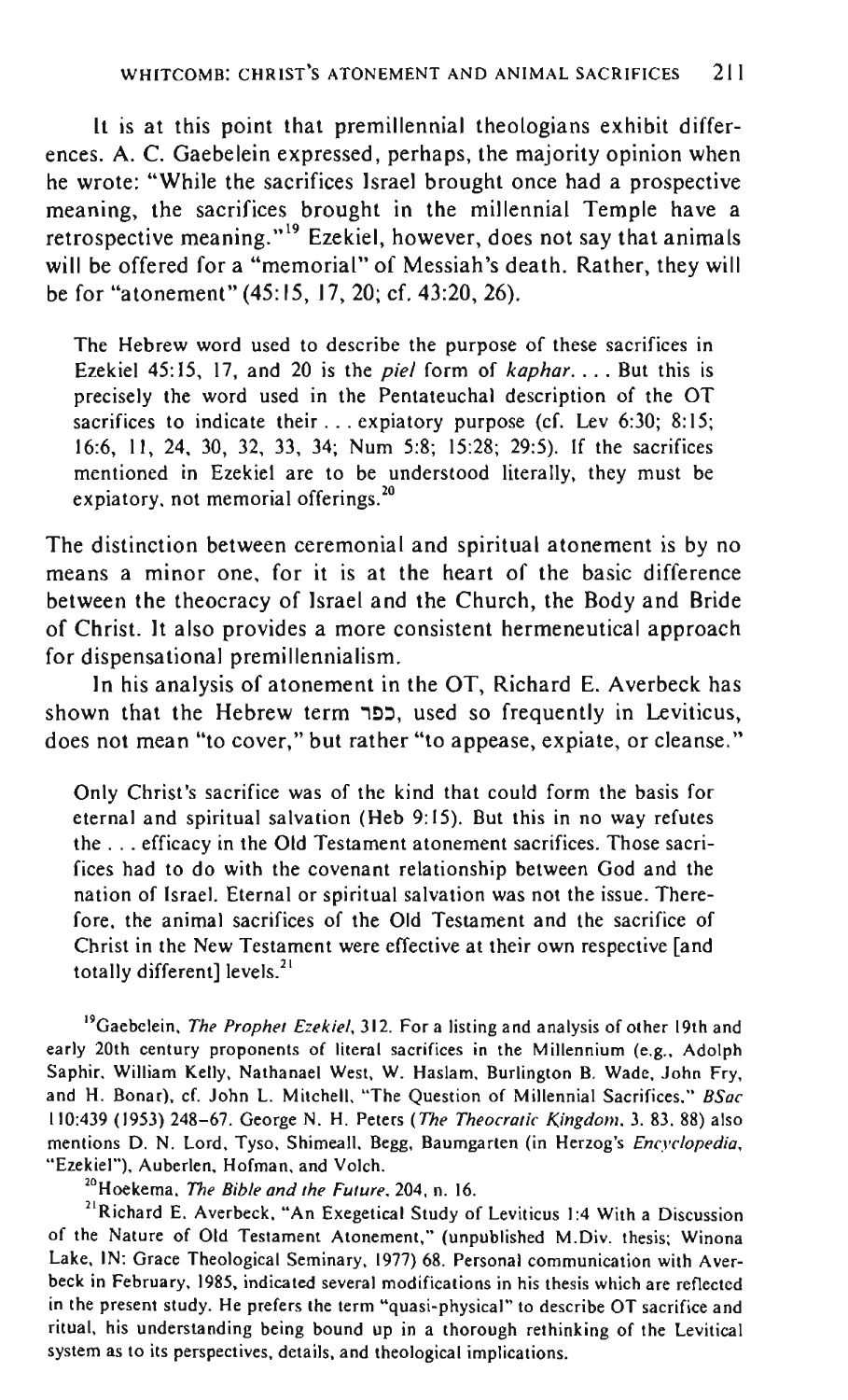With respect to the millennium, Averbeck concludes:

This accords well with the issue of the millennial sacrifices mentioned in Ezekiel. These rituals will not be memorials. They will atone ... in the same efficacious way as the ones in Aaronic times. Why will this be necessary? Because God will again be dwelling, in His glory, among [mortal] men. . . . Christ did not shed His blood for the cleansing of any physical altar. Therefore, the special rite for the yearly cleansing of the millennial sanctuary will be required (Ezek 45:18-20). Regular sacrifices *will* be reinstituted in the millennium.<sup>22</sup>

In the light of these considerations, it is significant that Anthony A. Hoekema, a contemporary amillennial theologian, levels one of his hea viest criticisms of premillennialism at this very point:

Extremely significant is the note on page 888 of the *New Scofield Bible*  which suggests the following as a possible interpretation of the sacrifices mentioned in these chapters of Ezekiel's prophecy: "The reference to sacrifices is not to be taken literally, in view of the putting away of such offerings, but is rather to be regarded as a presentation of the worship of redeemed Israel, in her own land and in the millennial temple, using the terms with which the Jews were familiar in Ezekiel's day." These words convey a far-reaching concession on the part of dispensationalists. If the sacrifices are not to be taken literally, why should we take the temple literally? It would seem that the dispensational principle of the literal interpretation of Old Testament prophecy is here abandoned, and that a crucial foundation stone for the entire dispensational system has here been set aside!<sup>23</sup>

Hoekema's objection is well taken. However, he assumes, along with many nondispensational theologians, that animal sacrifices in the millennium would involve a reinstitution of the Mosaic economy, just as if Christ had never died. Oswald T. Allis, another Reformed

 $^{22}$ lbid., 68–69. In a personal communication, Averbeck suggested that the "cleansing of the sanctuary" (= "you shall make atonement for the house") during the *first*  **week of the** *first* **month constitutes the millennial form of the ancient Day of**  Atonement. Moshe Greenberg ("The Design and Themes of Ezekiel's Program of Restoration," 197, n. 34) notes that "Medieval Hebrew commentators (e.g., Kimchi) identify these purgations [Ezek 45:18-20] with those of the altar consecration in 43:18- **26 and both with a supposed future parallel to the week-long ceremonies inaugurating**  the desert tabernacle (Ex 40; cf. 29:35f). By thus interpreting our passage as a one-time **ceremony, they obviated the contradiction that would have otherwise arisen between**  Ezekiel's annual Temple purgation that occurs in the spring (first month) and that of Lev 16 (the day of atonement) that occurs in the fall."

<sup>23</sup> Hoekema, *The Bible and the Future*, 204. The footnote cited by Hoekema in *The New Scofield Reference Bible* ([New York: Oxford, 1967] 888, n. 1) actually offers this **view as the second of "two answers" to the animal sacrifice problem in Ezek 43:]9 which "have been suggested." It is, nevertheless, a serious concession.**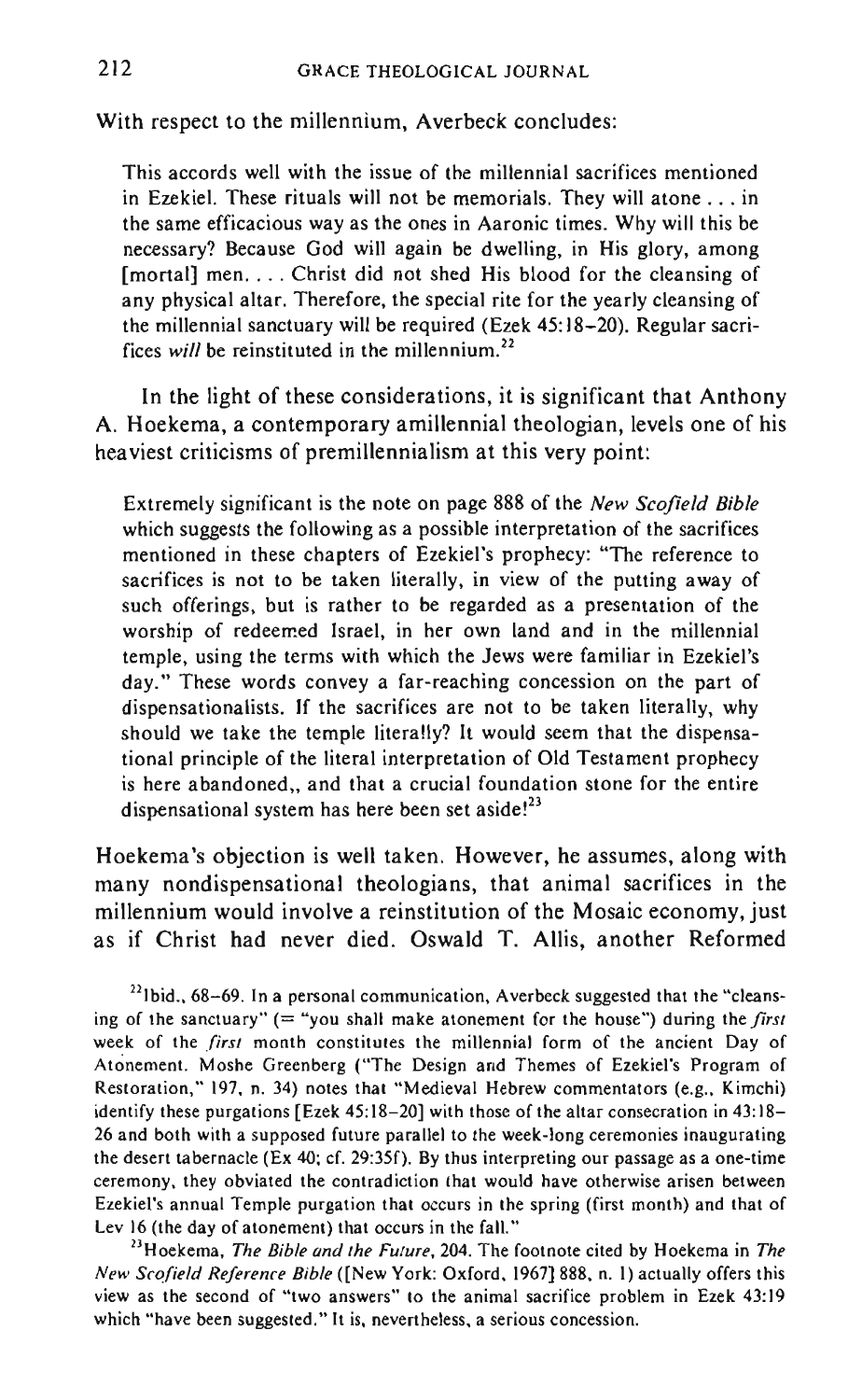theologian, stated, for example: "Literally interpreted, this means the restoration of the Aaronic priesthood and of the Mosaic ritual of sacrifices essentially unchanged. $n^{24}$  That this is not the case will be demonstrated next.

### ISRAELITE WORSHIP UNDER THE OLD AND NEW COVENANTS CONTRASTED

Ezekiel's picture of millennial worship and the Mosaic system which had been established nine hundred years earlier exhibit fundamental differences. OT scholars have often wrestled with the significance of these differences. Andrew W. Blackwood, Jr., does not hesitate to call them "discrepancies," hastening to assure his readers that

they concern matters that make no earthly difference to Christian faith, however they may have jarred the sensibilities of our Jewish forebears. There are twenty major discrepancies between Ezekiel and the Torah. Compare 46:6f. with Numbers 28: II, for example. Here are outright contradictions in the number of bullocks, lambs, and rams and the amount of flour to be used at the new moon offering ceremonies .. . . Long ago the rabbis were driven to say that Elijah, when he came, would explain away the difficulties. They said likewise that the entire prophecy would have been excluded from the canon were it not for the devoted labor of Rabbi Hanina ben Hezekiah, a scholar of the first century A.D., who must have written an extensive commentary on Ezekiel: "Three hundred barrels of oil were provided for him [for light], and he sat in an upper chamber where he reconciled all discrepancies" (Babylonian Talmud, *Menahoth* 45a)."

It is the view of the present study that there are no discrepancies within Scripture, and that God's servants today do not have to wait until Elijah appears to discover a theologically and hermeneutically satisfactory solution to this problem.

A century ago, Nathanael West listed some of the important differences between Old Covenant Israel and Millennial Israel in order to show how appropriate Ezekiel's structure will be for the Kingdom age.

If the *similarities* between [Ezekiel's] portrait of the "Many Days" of Israel in the Kingdom, and Israel's former Old Testament life, their ritual and laws, are remarkable, still more remarkable are the vast and important *differences* noted by Jews and Christians alike; differences so great as to make the [Jews], at one time , almost extrude the book

<sup>24</sup>Oswald T. Allis, *Prophecy and the Church* (Philadelphia: Presbyterian and Reformed, 1945) 246; cf. 245, 248.

<sup>25</sup> Blackwood, *Ezekiel: Prophecy of Hope*, 21-22.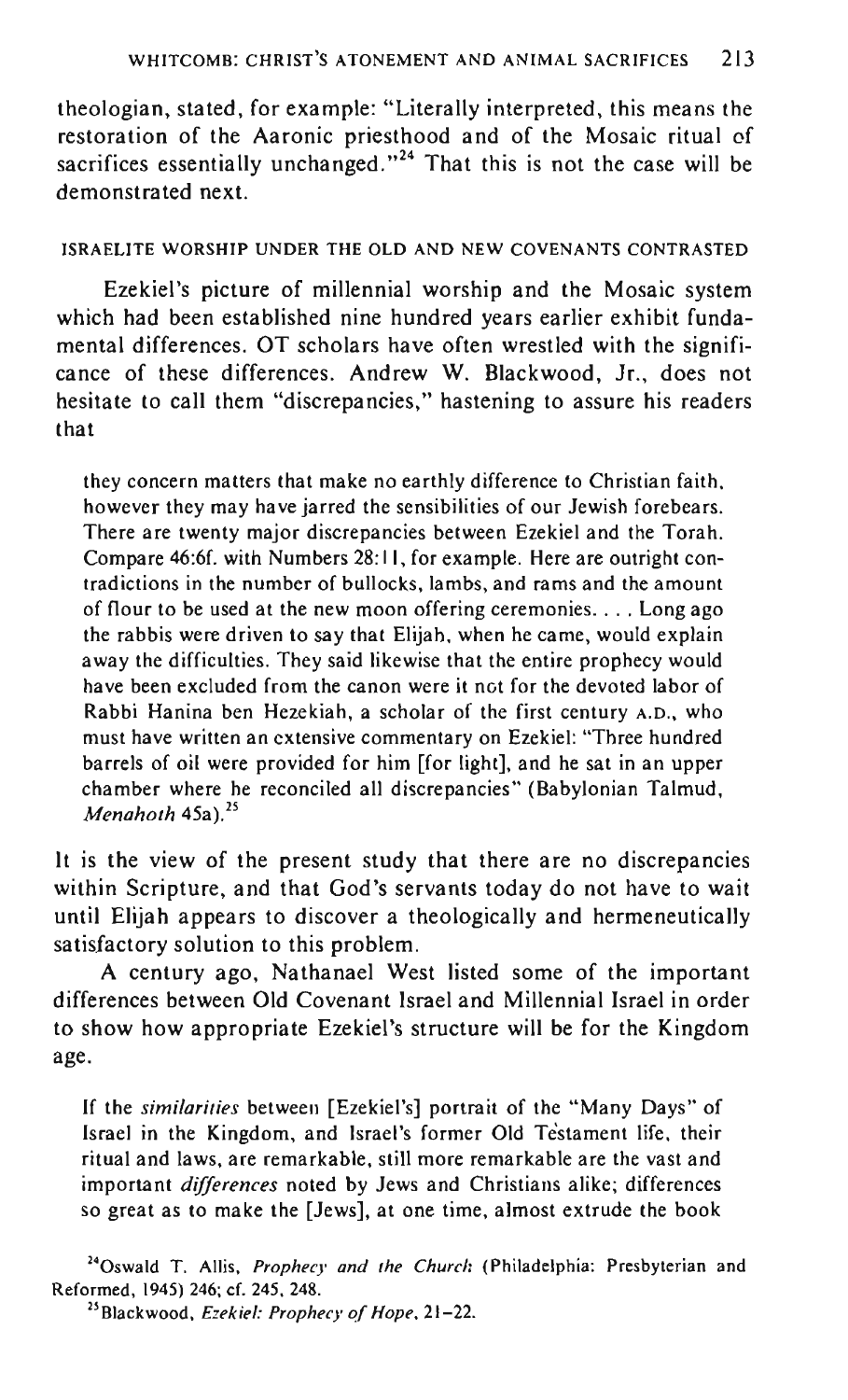from the sacred canon as uninspired. It is plain that these differences imply an entire revolution from the old order of things, and intimate strongly the *"vanishing away"* of the Law, to make room for the *"New Covenant"* he has elsewhere, like Jeremiah, Hosea, Isaiah, proclaimed with such spiritual force.

There are *changes* in the dimensions of the Temple so that it is neither the temple of Solomon, nor that of Zerubbabel, nor that of Herod; changes in the measures of the outer court, the gates, the walls, the grounds, and the locality of the temple itself, raised on a high mountain, and even separate from the City. The Holy Places have hardly anything like the furniture that stood in the Tabernacle of Moses or the Temple of Solomon.

There are *subtractions* also. There is no Ark of the Covenant [cf. Jer. 3:16], no Pot of Manna, no Aaron's Rod to bud, no Tables of the Law, no Cherubim, no Mercy-Seat, no Golden Candlestick, no Shew-bread, no Veil, no unapproachable Holy of Holies where the High Priest alone might enter, nor is there any High-Priest. ... The priesthood is confined to the sons of Zadok, and only for a special purpose. There is no evening sacrifice. . . . The social, moral, and civil prescriptions enforced by Moses with such emphasis are all wanting.<sup>26</sup>

William Kelly was fascinated with the fact that there will be nothing in the Millennium answering to the Feast of Pentecost.

The omission seems to me to denote how completely it had been realized in the highest sense in the Church, which, as it were, had monopolized it. That heavenly body had come in between the true Passover, and before the verification of the Tabernacles, and had, so to speak, absorbed Pentecost to itself. ... Who but God Himself could have thought of such an omission as that of Pentecost six centuries before it was realized so unexpectedly after the ascension?<sup>27</sup>

**In** addition to all of this, C. F. Keil, writing from a postmillennial perspective, discovered ceremonial and ritual adaptations in Ezekiel's vision of Israel's future service for God that he believed to be far more appropriate than the Mosaic structure for a post-Calvary eschatological program.

According to Ezekiel's order of feasts and sacrifices, Israel was to begin every new year of its life with a great sin-offering on the first, seventh, and fourteenth days of the first month ... before it renewed the covenant of grace with the Lord in the paschal meal ... and throughout the year consecrate its life to the Lord in the daily burnt-offering, through

**26Nathanael West,** *The Thousand Years in Both Testamenls* **(New York: Revell,**  1880) 429-30.

**21WiUiam Kelly.** *Lectures on the Second Coming of Our Lord Jesus Christ, 267-69.*  Quoted in John L. Mitchell, "The Question of Millennial Sacrifices," 260.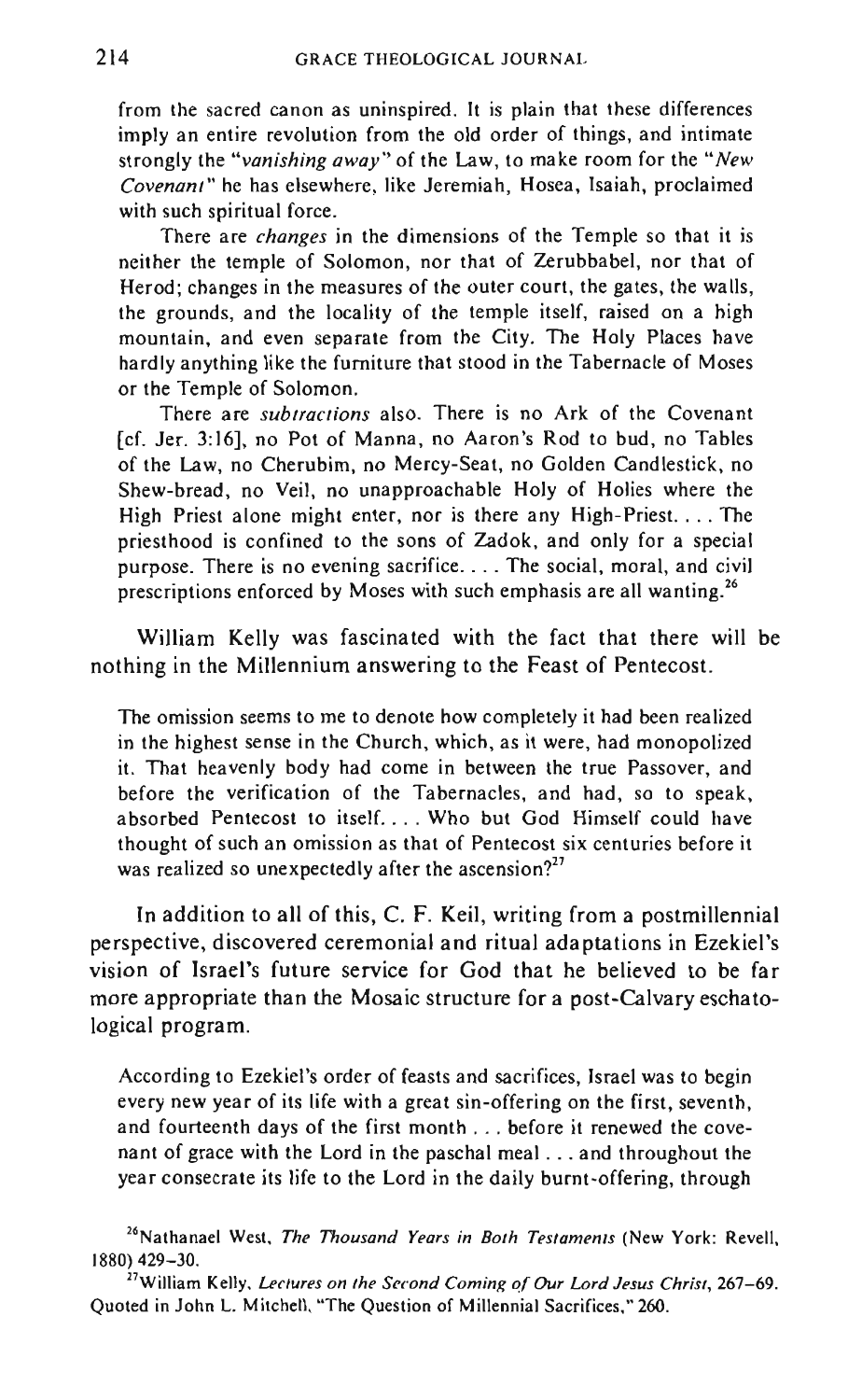increased Sabbath-offerings ... in order to live before Him a blameless, righteous, and happy life. $^{28}$ 

Keil also concluded that the shift "of the chief atoning sacrifices" from the seventh month, at the end of the religious year, to the first month (for Ezekiel completely eliminates the Feast of Trumpets and the Day of Atonement, leaving only the Feast of Tabernacles in the seventh month)

indicates that, for the Israel of the new covenant, this eternally-availing atoning sacrifice would form the foundation for all its acts of worship and keeping of feasts, as well as for the whole course of its life. It is in this that we find the Messianic feature of Ezekiel's order of sacrifices and feasts, by which it acquires a character more in accordance with the New Testament completion of the sacrificial service, which also presents itself to us in the other and still more deeply penetrating modifications of the Mosaic *torah* of sacrifice on the part of Ezekiel [which] indicates that the people offering these sacrifices will bring forth more of the fruit of sanctification in good works upon the ground of the reconciliation which it has received.<sup>2</sup>

These are helpful insights, almost unique to a non-premillennial commentator, for understanding the religious structure of the millennial Kingdom age as well as the function of animal sacrifices during that time period. Unfortunately, Keil's theological position caused him to abandon the literal fulfillment of these prophecies and to denounce "M. Baumgarten, Auberlen, and other millenarians [who] express the opinion that this shadow-work will be restored after the eventual conversion of Israel to Christ, in support of which Baumgarten even appeals to the authority of the apostle to the Gentiles [Romans 11]."<sup>30</sup>

## MILLENNIAL SACRIFICES WILL NOT BE A BACKWARD STEP FOR ISRAEL

Consistent dispensationalism must teach the practice of animal sacrifices for a restored and regenerated Israel in the Millennium. But this raises the third major question: would such a worship system necessarily represent a great step backward for New Covenant Israel during the Kingdom age? Israel will indeed be under a New Covenant program, not the Old Covenant given to Moses which was not designed to guarantee salvation. Church communion services will no longer be observed, for they have been designed only to "proclaim the

<sup>28</sup> C. F. Keil, *Commentary on the Old Testament: Ezekiel* (Grand Rapids: Eerdmans, reprint n.d.) 429.

 $^{29}$  Ibid. 430. <sup>30</sup>Ibid., 431.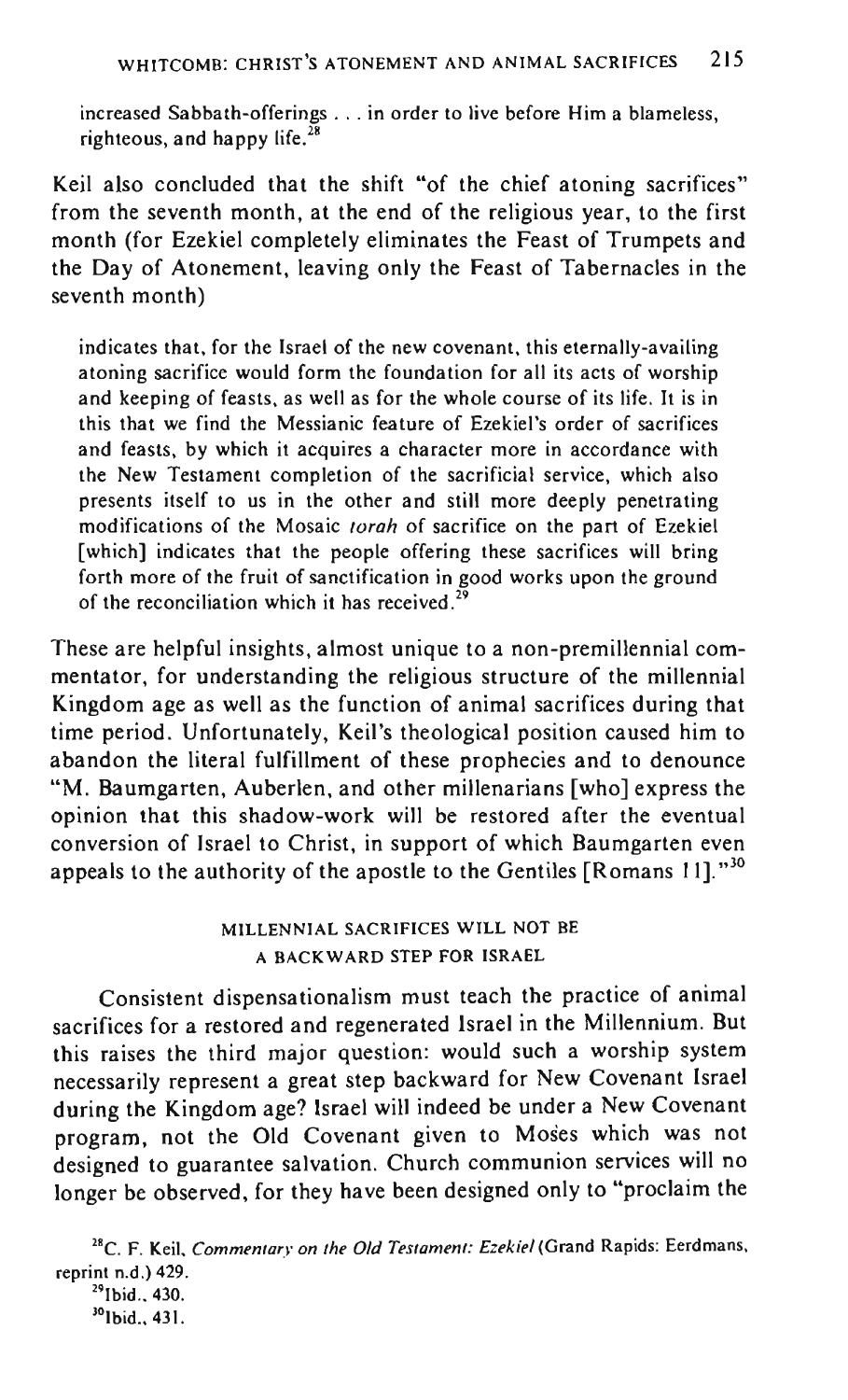Lord's death until he comes" (1 Cor 11:26). But after he comes, animal sacrifices within a New Covenant structure, endorsed (though not performed-cf. John 4:2 for a possible analogy with the church ordinance of water baptism) by the living Lamb of God, will constitute a gigantic step forward for Israel, not a reversion to "weak and beggarly elements" (Gal 4:9) which actually enslaved the nation because of its unregenerate misuse of the Law.

John A. Sproule has pointed to the principle of progressive revelation as a guarantee that millennial Israel will have the entire NT available to them, including the Book of Hebrews.<sup>31</sup> The two witnesses (Revelation II), the 144,000 (Revelation 7), and the Zadokian teaching priests functioning in the millennial temple (Ezekiel  $40-48$ ) will therefore know considerably more than John the Baptist, Apollos, the apostle Paul (who probably never read the book of Revelation), and even the apostle John. They will know about the full and finished work of the Lord Jesus Christ. They will see no conflict between Ezekiel and Hebrews. They will realize that the omission of a high priest in Ezekiel 40-48 was not a mistake, just as it is now realized that the omission of a genealogy for Melchizedek in Genesis 14 was not a mistake (cf. Hebrews 7).<sup>32</sup> Rather, they will recognize this omission as God's way of opening the door to the Melchizedekian High Priest of Ps 110:4 (cf. Ezek 21:26-27; Zech 6:13: "He will be a priest on His throne"), whose visible presence on earth during the coming Kingdom age will be the ultimate answer to this dilemma of the ages.

Believing Jews will experience regeneration and sanctification just as Christians do today, by the grace of God and through faith in the Lord Jesus. These future Jewish believers will not be glorified through seeing Jesus at his coming and in his Kingdom any more than the disciples in the Upper Room were glorified when they saw their resurrected Lord. However, the concept of progressive revelation guarantees that the New Covenant theocracy will begin with more knowledge than the Church did at Pentecost. Yet this theocracy will retain its distinctive Israelite characteristics-a promised land, a temple, appropriate animal sacrifices, and an earthly Zadokian priesthood (in that day visibly subordinate to Jesus Christ the Melchizedekian High Priest).

These sacrifices, illumined by a corporate understanding of the true significance of the Lamb of God who took away the sin of the world, will be appreciated all the more for what they can and cannot accomplish for the offerer. For non-glorified millennial Israel and her Gentile proselvtes throughout the world (e.g., Psalm 87: Isa 60:1-14;

<sup>31</sup> Personal **communication, February, 1985.** 

<sup>&</sup>quot;Cr. Bruce, *The Epistle 10 the Hebrews, 136-38.*